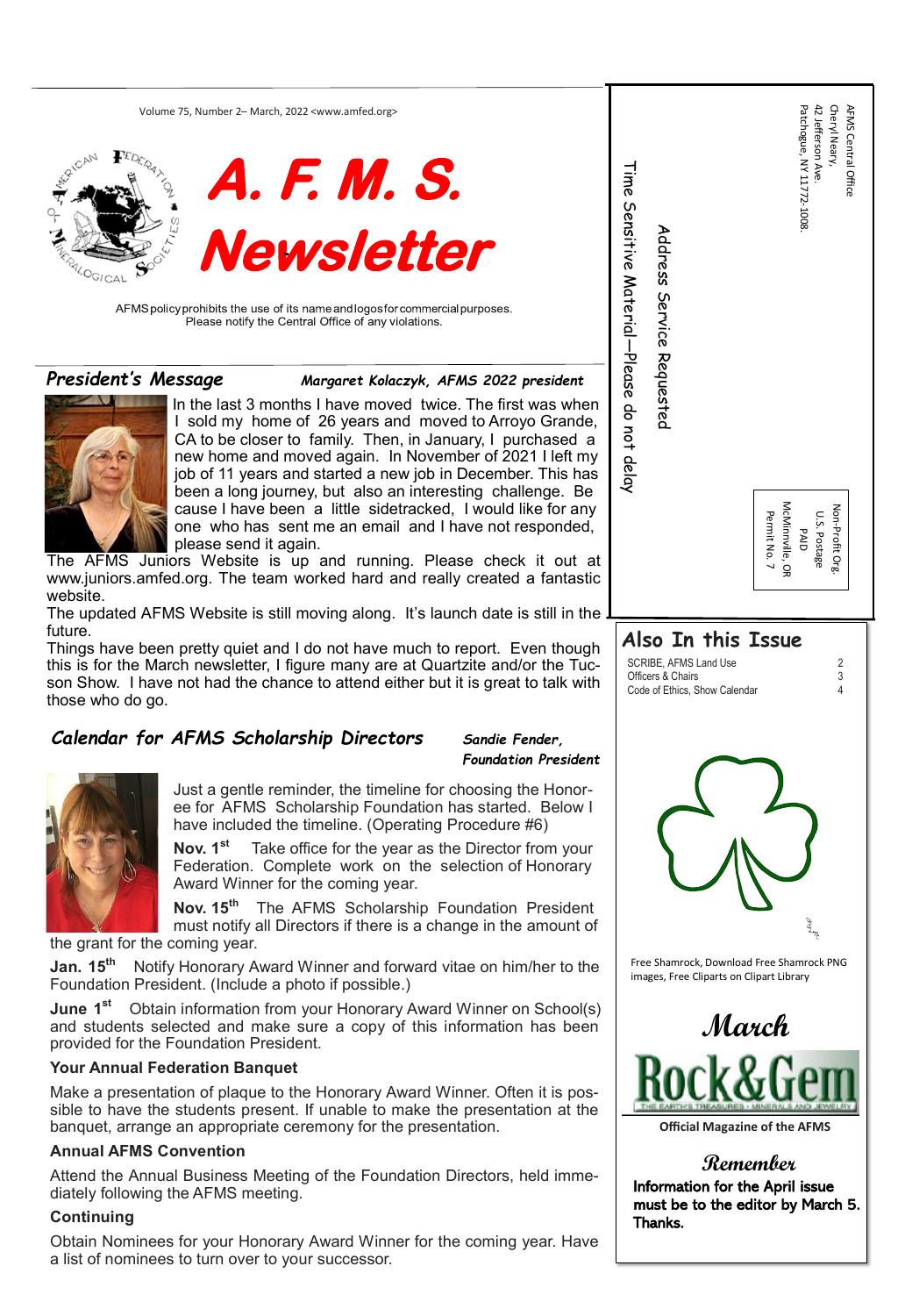# **The AFMS Proudly Serving Seven Regional Federations**



## **Officers:**



President Margaret Kolaczyk 209-296-5597 [markolaczyk at gmail.com](mailto:markolaczyk@gmail.com) Arroyo Grande, CA

Past President-Judy Beck 785-823-7069 <lkbeckfam at gmail.com> Salinas, KS



President Elect Matt Charsky 703-522-7415 [matt2430 at comcast.net](mailto:matt2430@comcast.net) Arlington, VA







**Secretary** Donna Moore 309-789-6501 <MWFsecretary at gmail.com> Cuba, IL

2nd Vice President David Rich (330) 715-8861 [birdman035 at hotmail.com](mailto:birdman035@hotmail.com) Talmage, OH



**Treasurer** Pat LaRue 909-874-5664 <bplarue at earthlink.net> Rialto, CA





4th Vice President Steve Heneger 615-714-3194 stevehenegar at bellsouth.net Murfreesboro, TN



5th Vice President Liz Thomas, RMFMS Phone TBA

mygemsrock at [mail.com](http://mail.com/) Broken Arrow, OK

## *Recruiting a New Editor Mark Nelson, 2021 AFMS BEAC Chair*



- the roles and responsibilities of a rock club editor
- how to get started
- what skills an editor should have
- access to editing and publishing tools
- budgeting for a bulletin
- participating in bulletin exchanges
- editor resources
- developing a first bulletin
- publication and distribution

 Recently a friend contacted me regarding the responsi bilities of being an editor of a rock and gem club. Her club was undergoing some political upheavals and she had been asked to consider taking over as the club's editor. She had no idea, and a lot of misconceptions, about what the job entailed. For that reason she was hesitant to consider the position.

If I can be of any help to your club or to your editor, just ask! You can reach me at <mnelsonair at aol.com>.

I know that many clubs are facing, or will face this same situation. Becoming an editor can be very intimidating You, as an officer, or involved member of your club, can be in a position to make the job easier. To do this you need the help of proficient editors who can be of help to your new editor. **Now there is help** available.

The Special Congress Representing Involved Bulletin Editors (S.C.R.I.B.E.) has just completed a New Editor Guide! The document is the result of S.C.R.I.B.E. members participating in a group discussion via the S.C.R.I.B.E. Discussion Group—http://groups.yahoo.com/ group/Scribefolks.

This Guide covers what new editors are looking to know:

This New Editor Guide is available **for free**, for a limited time, at the S.C.R.I.B.E. web site: [http://scribe.rbnet.net/.](http://scribe.rbnet.net/) Best of all, club directors can request that their new editor become a member of S.C.R.I.B.E. at this web site and reimburse the \$6 a year membership fee. This gives their new editor contact with a network of very proficient editors throughout North America, access to award-winning articles, poetry, humor and information. They can get a mentor to work them through the technical details. They can be **THE BEST** editor in their federation!

# *AFMS Land Use Policy*

- 1. Adherence to the AFMS Code of Ethics assures compliance with most statutes and regulations governing collecting on public lands and encourages respect for private property rights and the environment. Clubs are urged to read the AFMS Code of Ethics in at least one meeting every year, to publish the Code frequently in the club newsletter, and to compel compliance on club field trips.
- 2. Individuals and clubs are urged to write their elected representatives and land use management agency supervisors regarding issues of rule making, legislation and enforcement affecting field collecting of minerals and fossils.
- 3. Individuals and clubs are urged to join and support activities of the Ameri-

can Lands Access Association (ALAA), a sister organization with responsibility for advancing the interests of earth science amateurs with legislatures and land use management agencies.

- 4. The AFMS will receive a report from ALAA at its annual meeting.
- 5. The AFMS endorses the principle of multiple use of public lands as a guarantee of continuing recreational opportunities.
- 6. Wilderness and monument designations are inconsistent with the principle of multiple use. In view of the vast amount of public land already designated as wilderness and monuments, future such designations should be minimal, taking into account the increased demand for recreational opportunities, including rockhounding, created by a growing population. Continued, p. 3

### Page 2 AFMS Newsletter March, 2022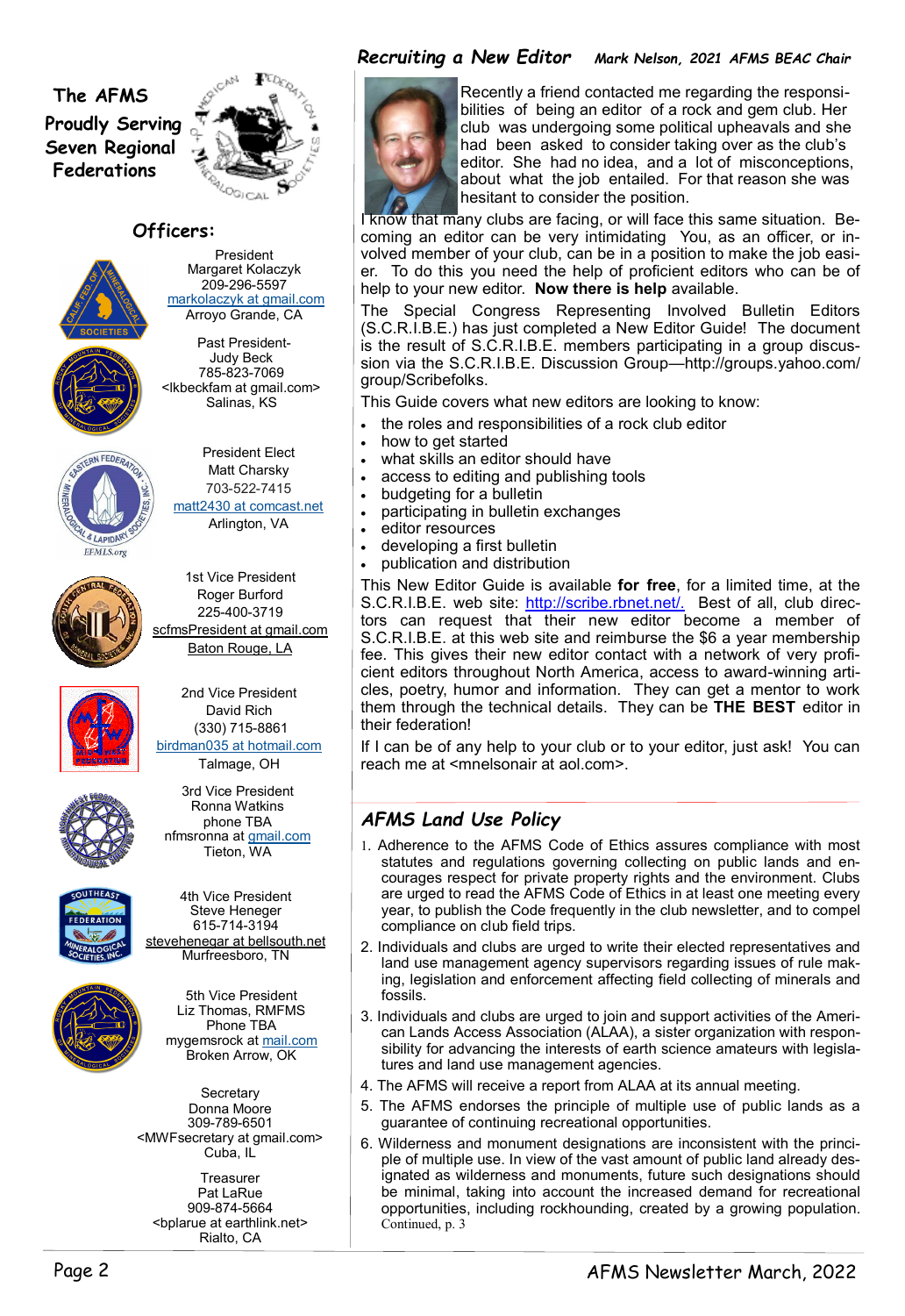# *AFMS Committees: 2021-22*

*Here is the Committee Chairs list for 2021-22. You can contact these people if you need information, have questions or to share ideas with them. Please note that the @ sign in the email address has been replaced by the word "at" to foil bots that collect email addresses.* 

**All American Club** Mary Boesdorfer <writteninwood at gmail.com>

**AFMS Club Rockhound of the Year** Judi Allison <nfmssec at gmail.com>

**AFMS Newsletter** Suzanne Webb <AFMSeditor at gmail.com>

**Boundaries** Bob Carlson <illegitimusnoncarborundum at inbox.com>

**Bulletin Editor's Hall of Fame** Frank Mullaney <rockyfiv at aol.com>

**Judges Training Seminar** Margaret Kolaczyk <[markolaczyk at gmail.com](mailto:markolaczyk@gmail.com) >

**Bulletin Editors Advisory** Susan Burch <Scfmseditor at yahoo.com >

**Bylaws Revisory** Steve Weinberger <cscrystals2 at gmail.com>

**Central Office Administrator** Cheryl Neary 42 Jefferson Ave; Patchogue, NY 11772 516-449-5341 <centraloffice.afms at gmail.com>

**Commemorative Stamps** Ellery Borow (See Safety)

**Conservation and Legislation** Jerrold Simpson [<jsimpsonclaims at live.com >](mailto:jsimpsonclaims@live.com)

**Convention Advisory** <>

**Endowment Fund** Cheryl Neary See Central Office

**Financial Investment** Wayne Cox <waynec3 at earthlink.net>

**Historian** Jennifer Haley <ladybuglane at napablogger.com>

**Inter-Regional Field Trip** Doug True <dtruefossils12 at yahoo.com>

**Junior Programs** Lora Hall [<silvertipminis at msn.com>](mailto:silvertipminis@msn.com) **Long Range Planning** Judy Beck <lkbeckfam at gmail.com >

**Name Badge & Trophy** Frank Mullaney (See Bulletin Editors Hall of Fame)

**Nominating** David Wayment aastainedglass@bellsouth.net

**Parliamentarian** Sandy Fuller <[mwftreas at rock](mailto:mwftreas@rock-biz.biz)-biz.biz"

**Past President's Advisory** Judy Beck (see Long Range Planning)

**Photography** John Martin

**Program Competition** DeLane Cox < [delanec3 at earthlink.net](mailto:delanec3@earthlink.net) >

**Publications** Lee Whitebay <lwhitebay at poncacity.net >

**Public Relations** Bob Jones <jonesb52 at gmail.com>

**Safety** Ellery Borow <rocknellery at fairpoint.net>

**Show Consultant** Walt Beneze < wmbenlbk at gmail.com >

**Uniform Rules** Lee Whitebay See Publications

**URC Eligibility Files** Leslie Wayment <[aastainedglass at bellsouth.net>](mailto:aastainedglass@bellsouth.net)

**Ways and Means** Richard Jaeger <rjgrsci at aol.com>

**Website/Webmaster** Marty Hart <webmaster at amfed.org>

**Web Site Contest** Don Shurtz <don.shurtz at gmail.com>

**AFMS Scholarship Foundation** Sandie Fender, President

**AFMS Land Use Policy—Continued**

- 7. In furtherance of the principle of multiple use, the AFMS believes that laws, regulations and rules established by relevant governmental authorities should be designed to allow freest possible access to all public lands, coupled with minimal restrictions on the recreational collection of minerals, fossils, gemstone materials and other naturally occurring materials.
- <sandie.fender at gmail.com> Judy Beck, Vice President Margaret Kolaczyk. Secretary Barbara Ringhiser, Treasurer
- 8. A right to collect minerals and fossils on public lands should be protected by statute.
- 9. The AFMS urges its members to work with any or all government authorities to achieve a good working relationship in order to improve the public image of recreational collectors.